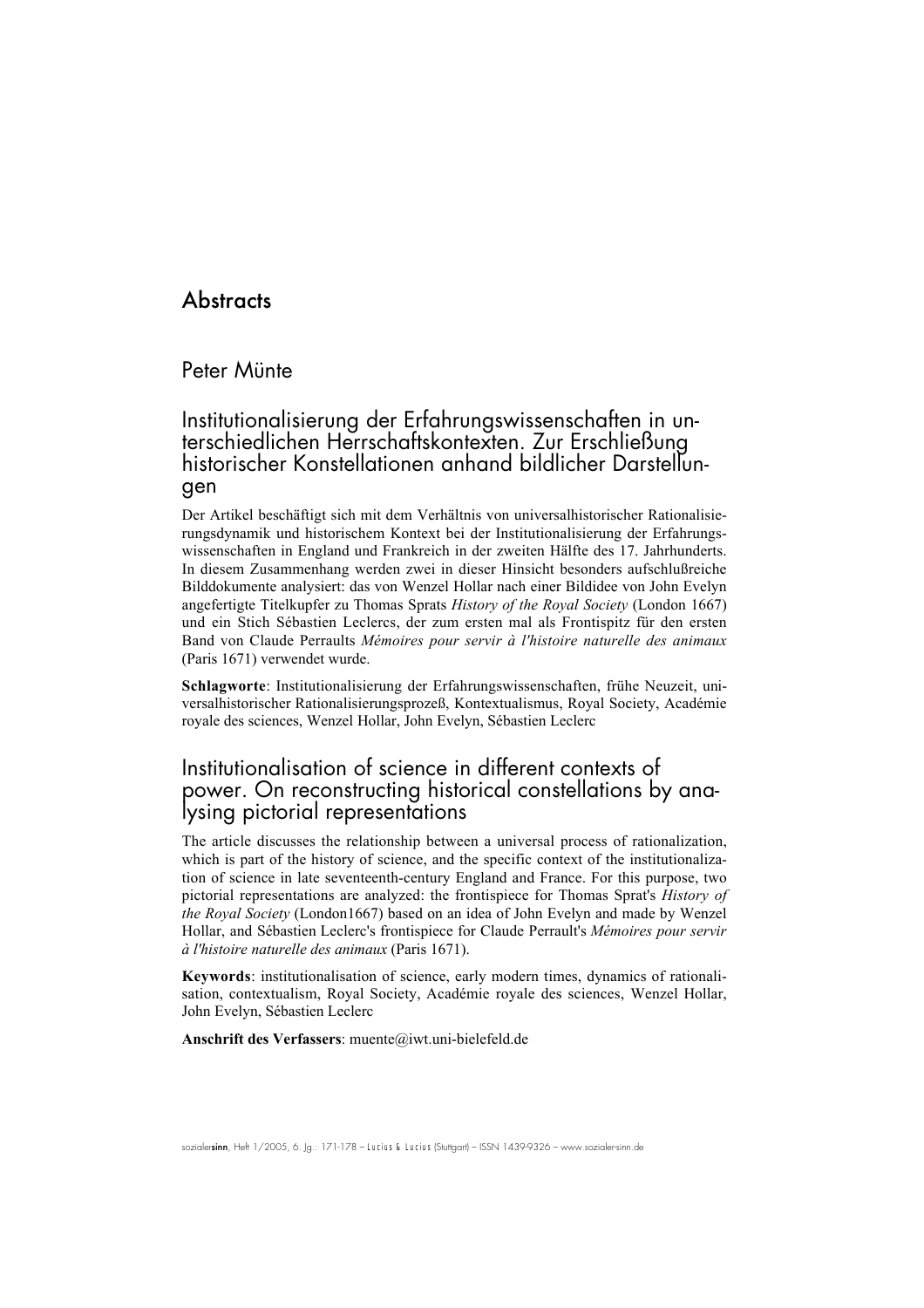172 sozialersinn, 6 (2005): 171-178

#### Michael Kauppert

#### Der Rechtsfall als Fall des Rechts. Die verkehrte Welt der Gerechtigkeit in Kleists *Michael Kohlhaas*

Wenn man das Problem der Referenz ausklammert, so lässt sich erkennen, dass sich dem Literaten wie auch dem Soziologen ein vergleichbares Problem stellt. Beiden geht es um das Verhältnis von Individuum und Gesellschaft. Die Einheit einer Geschichte (Erzählrahmen) kann analog zur Struktur einer Gesellschaft aufgefasst werden, ebenso korrespondiert die Handlungsabfolge (Plot) einer Erzählung mit den Ereignissen in der sozialen Wirklichkeit. Der Aufsatz unterbreitet den Vorschlag, in der Fiktionsliteratur eine modellhafte Ausarbeitung der Relation von Gesellschaftsstruktur und Handlungsereignissen zu sehen, aus deren Analyse sich soziologische Hypothesen über historische Tatsächlichkeiten gewinnen lassen. Am Beispiel von Kleists Novelle Michael Kohlhaas wird gezeigt, wie sich der Erzählrahmen als Konflikt zweier gleichzeitig gegebener Differenzierungsformen der Gesellschaft, ständische und segmentäre Ordnung, interpretieren lässt, und wie korrelativ dazu aus der Handlungsabfolge ein mehrwertiges und schließlich paradoxes Symbol für Gerechtigkeit entsteht.

Schlagworte: Kleist, Kohlhaas, Soziologie, Interpretation, Gerechtigkeit, Literatur und Gesellschaft, Struktur und Handlung

#### The law case as the collapse of law. The backwards world of justice in Kleists Michael Kohlhaas

When the problem of reference is factored out, authors of novels as well as sociologists face a similar problem. Both are concerned with the relationship between the individual and society. The frame of a novel can be regarded as analagous to the structure of society, while the plot corresponds to occurences of social reality. The essay suggests that fiction can be considered as a sociological model of the relation between structure and agency. An analysis of this interplay opens the possibility of extracting sociological hypotheses about historical facts. As an example, it is explained how and why the frame of Kleist's novel Michael Kohlhaas can be interpreted as a conflict between two forms of differentiation, the stratified and segmentary order of society. The plot sequence correlatively results in a multivalued and eventually paradoxical symbol of justice.

Keywords: Kleist, Kohlhaas, sociology, interpretation, justice, literature and society, structure and agency

Anschrift des Verfassers: Dipl.-Soz. Michael Kauppert, FSU Jena, Institut für Soziologie, Lehrstuhl für allgemeine und theoretische Soziologie, Carl-Zeiß-Str. 2, 07743 Jena, Tel.: (0 36 41) 94 50 53; michael.kauppert@uni-jena.de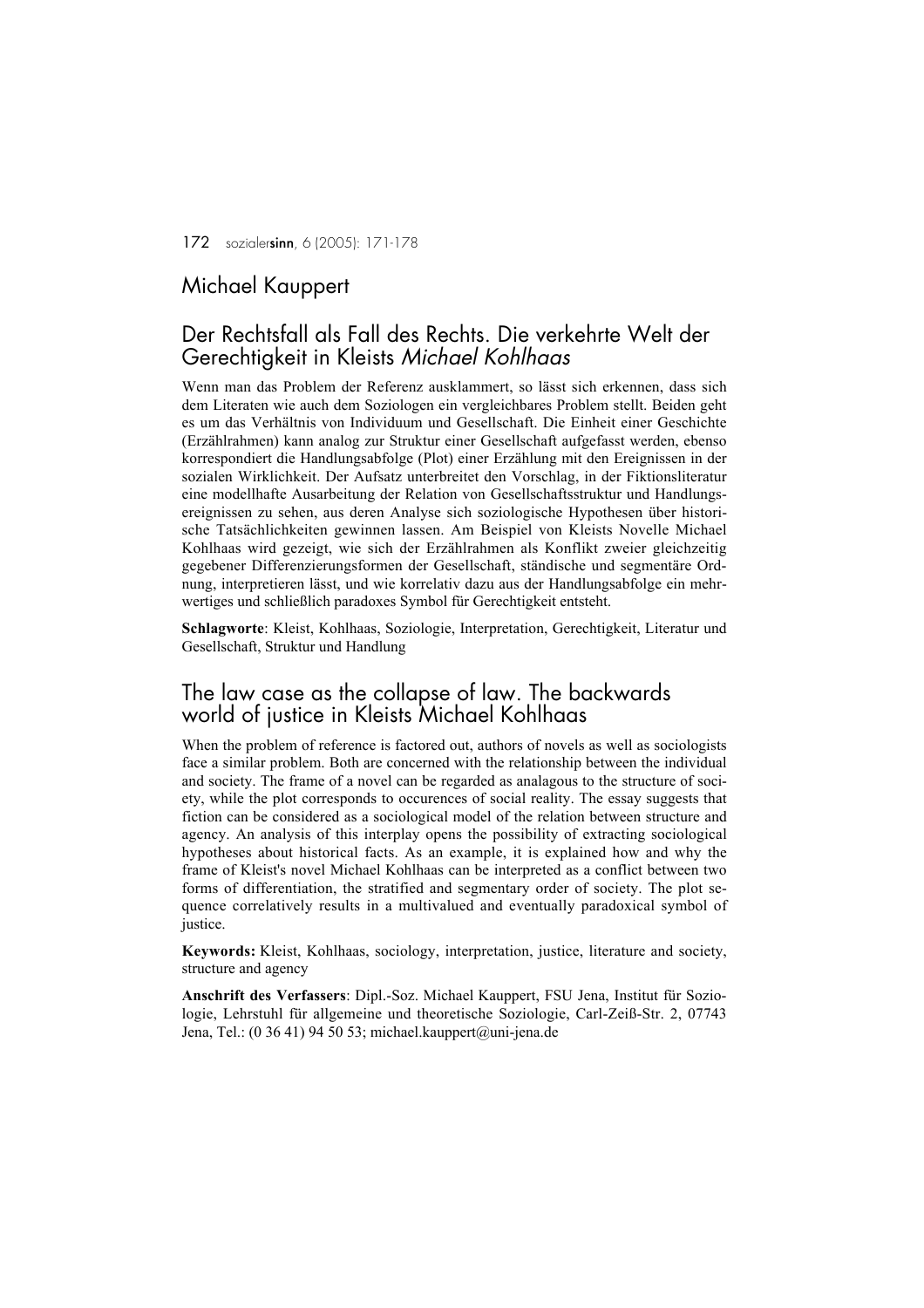# Roswitha Breckner

#### Ambivalente Wir-Bezüge in ost-west-europäischen Migrationsbiographien. Konstruktionen kollektiver Zugehörigkeit in gesellschaftlichen Polarisierungsprozessen.

In der Relation zwischen 'Ost'- und 'West'-Europa sind gesellschaftshistorische Polarisierungsprozesse bestimmend, die nach dem Fall des Eisernen Vorhangs in Bewegung gerieten (und für ost-west-europäische Migranten eine neue biographische Herausforderung darstellten). Anhand von Fallanalysen aus dem ost-west-europäischen Migrationsfeld – insbesondere Rumänien – wird der Frage nachgegangen, welche Muster von Zugehörigkeitskonstruktionen sich in Bezug auf verschiedene Wir-Entitäten im Laufe der Lebensgeschichten entwickelten und wie sich identifikative Ortsbezüge (Waldenfels) vor dem Hintergrund öffentlicher Diskurskontexte veränderten. Dabei wird deutlich, dass in spezifischen gesellschaftshistorischen Kontexten verschiedene Wir-Zugehörigkeiten Ambivalenzen und Paradoxien bei der Selbstverortung in kollektiven Entitäten erzeugen.

Schlagworte: Migration, kollektive Wir-Bezüge, Biographieforschung, Ost-West-Europa

#### Ambivalent we-relations in East-West-European migration biographies. Constructions of collective belonging in societal processes of polarization

In migration processes specific conditions emerge in which 'we-relations' (Schütz/Luckmann) can be created, changed or continued. The horizon in which one's biography can be connected to different collective entities widens significantly. Hereby the specific configuration of the relations between different collective we-entities enters the field of every day life interaction and biographical orientation. The relation between 'East'- and 'West'-Europe has been historically structured by processes of polarisation and dichotomisation. With the fall of the Iron Curtain a historical situation emerged, in which biographical constructions and positions connected with the eastwest-border and related we-entities are challenged. The paper focusses on biographies of persons moving from the 'East' to the 'West' – mainly from Rumania to West Germany – during the Cold War. In which we-entities did the biographers find themselves during their life and with which did they identify? How developed and changed the accordant patterns? It becomes visible how biographical processes of localisation (Waldenfels) react on public discourse. In the specific historical situation of renegotiating boundaries between 'East' and 'West' against the background of a polarized structure, patterns of ambivalent and even paradox identification with collective weentities became relevant.

Keywords: Migration, biographical research, East-West Europe, collective identities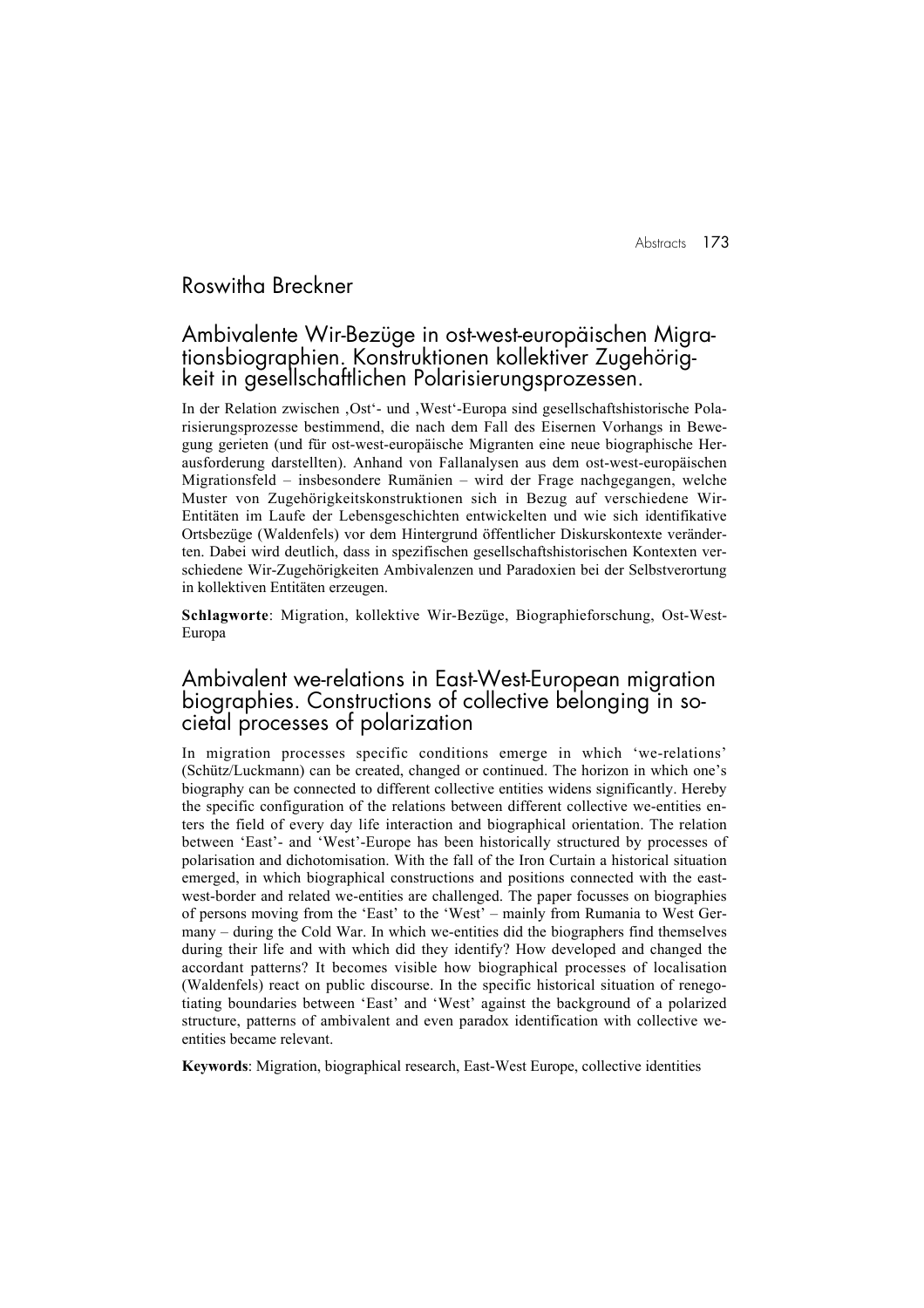174 sozialersinn, 6 (2005): 171-178

Anschrift der Verfasserin: Dr. Roswitha Breckner, Institut für Soziologie, Universität Wien, Rooseveltplatz 2, A-1090 Wien; roswitha.breckner@univie.ac.at

# Anne Juhasz

# Autonomie und Risiko statt Unsicherheit – Die selbständige Erwerbstätigkeit als Weg zur Bearbeitung biographi- scher Unsicherheiten in der Migration

Der Beitrag geht der Frage nach, wie sich das Verhältnis von Migration und biographischer Unsicherheit gestaltet und welche Bedeutung dabei der selbständigen Erwerbstätigkeit von Migranten zukommt. Anhand von drei Beispielen wird dargestellt, mit welchen unterschiedlichen Formen von biographischer Unsicherheit die Befragten konfrontiert sind und inwiefern diese Erfahrungen den Wunsch nach Autonomie und damit die Selbständigkeitsprojekte beeinflusst haben. Dabei zeigt sich, dass die biographischen Unsicherheiten in den dargestellten Biographien nicht, wie es im Anschluss an die Individualisierungsthese formuliert wurde, Unsicherheiten zweiter Ordnung im Sinne von komplexen Entscheidungsmöglichkeiten oder einer Reflexivmachung sicherer Lebenserwartungen darstellen. Die biographischen Unsicherheiten resultieren vielmehr aus erfahrenen Ungleichheiten, Ausschlusserfahrungen und biographischen Krisen, die zu einem Mangel an sozialer Sicherheit und einer Einschränkung der Möglichkeiten führen und die damit als Unsicherheiten erster Ordnung zu bezeichnen sind.

Schlagworte: Migration, biographische Unsicherheit, selbständige Erwerbstätigkeit, Exklusion, Autonomie

# Autonomy and Risk instead of Insecurity – Selfemployment of immigrants as a Strategy to handle Biographical Incertitudes and Insecurities

The paper discusses the question about the relationship between migration and biographical insecurity and about the significance of self-employment of immigrants thereby. On the basis of three examples, there will be shown with which different forms of biographical insecurity the respondents are confronted and how these experiences have influenced their desire for autonomy and therefore their projects to raise an enterprise. It is argued that the biographical insecurity which was described in the three cases is not a biographical insecurities of second order as it has been discussed referring to the assumption of the individualisation and which means an insecurity in terms of complex possibilities of decision-making or making reflexive assured expectations of life. The biographical insecurities follow rather from experiences of inequality and social exclusion and from biographical crises, which lead to a lack of social security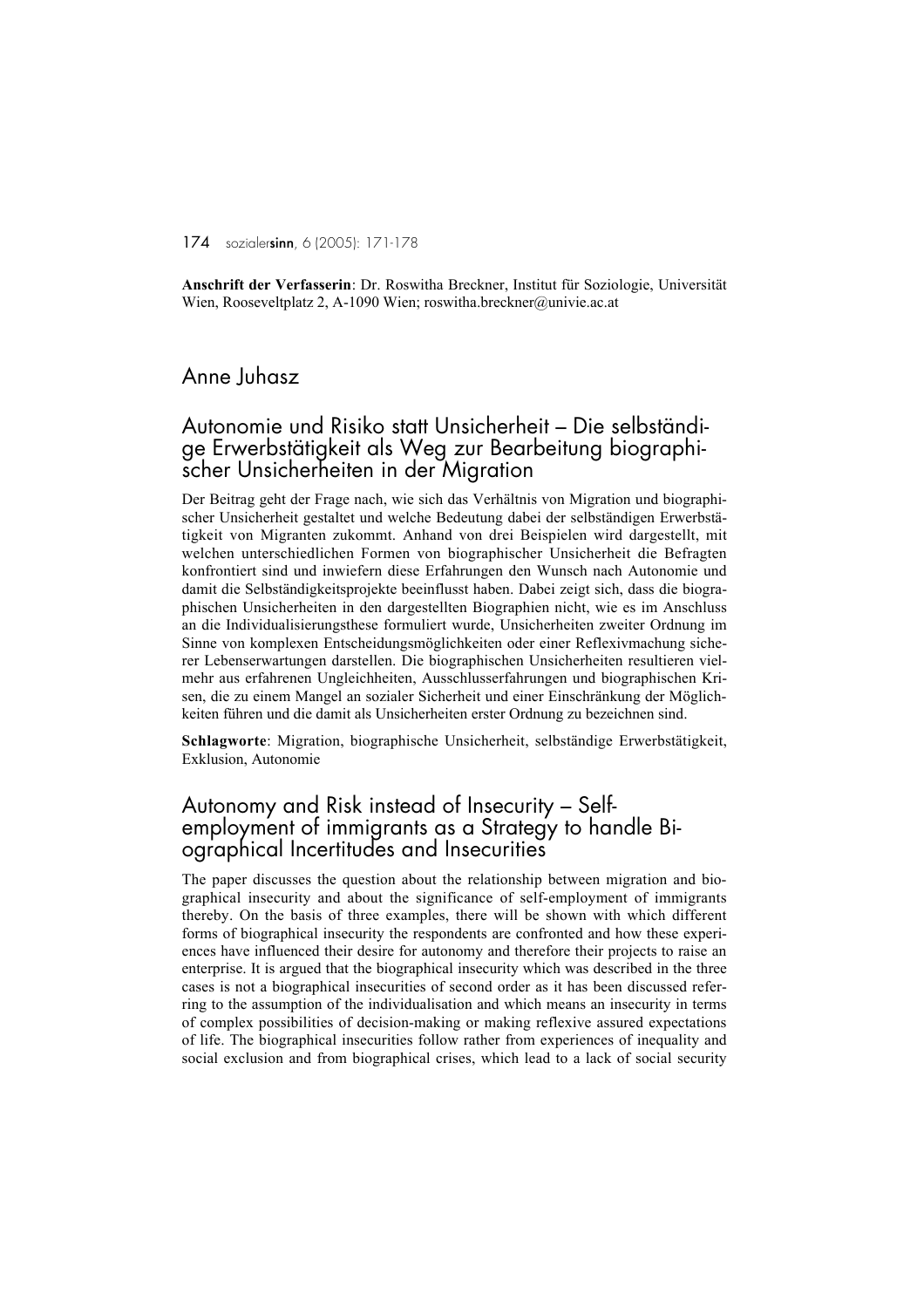and a constraint of possibilities and which therefore must be characterised as insecurities of first order.

Keywords: migration, biographical insecurity, self-employment, exclusion, autonomy

Anschrift der Verfasserin: Dr. Anne Juhasz, Institut de sociologie, Université de Neuchâtel, Pierre-à-Mazel 7, CH-2000 Neuchâtel; Anne.Juhasz@unine.ch

#### Martin Konitzer

#### Narrative Based Medicine. Wiedereinführung des Subjekts in die Medizin?

Narrative Based Medicine ist ein Lösungsversuch der offenkundigen Restprobleme der Evidence Based Medicine. In der verkürzten Umsetzung der Evidence Based Medicine als "Leitlinien"-Medizin drohen die subjektiven Anteile von Arzt und Patient in Diagnose und Therapie keine gebührende Würdigung mehr zu erfahren. In diesem Sinne kann Narrative Based Medicine als Anspruch auf eine "sprechende Medizin" gedeutet werden, die traditionelle Elemente ärztlicher Professionalität einfordert: empathische Wahrnehmung der Leidensgeschichte des Kranken, verbale Interaktion zwischen Patient und Arzt bereits als Teil des therapeutischen Prozesses. Weiterhin kann Narrative Based Medicine auch verstanden werden als Versuch, die "interne Evidenz" der realen Behandlungsbeziehung so zu systematisieren, dass die "externe Evidenz" der Evidence Based Medicine erst für den Einzelfall, das "Subjekt" jenseits der Statistik, anwendbar wird. Narrative Based Medicine wird als Versuch der Wiedereinführung des Subjekts in die Medizin gewürdigt und insbesondere als qualitativer Forschungsansatz auch im historischen Kontext diskutiert.

Schlagworte: evidenzbasierte Medizin, narrativbasierte Medizin, interne Evidenz, Arzt-Patienten-Interaktion, qualitative Forschung

#### Narrative Based Medicine. Reestablishment of the Subject in Medical Theory?

Narrative Based Medicine tries to give a solution for Evidence Based Medicine's remaining problems. Evidence Based Medicine in a shortened sense of ..guideline medicine" threatens to underestimate the subjective moments of the doctor-patient interaction. Against this Narrative Based Medicine calls for traditional elements of the doctor's profession: sympathetic reception of the patient's story, verbal interaction between doctor and patient as part of the therapeutic process itself. Moreover one may understand Narrative Based Medicine as an approach for "internal evidence" of the single case without "external evidence" of Evidence Based Medicine cannot be applied to the single case. This article tries to estimate Narrative Based Medicine as an ap-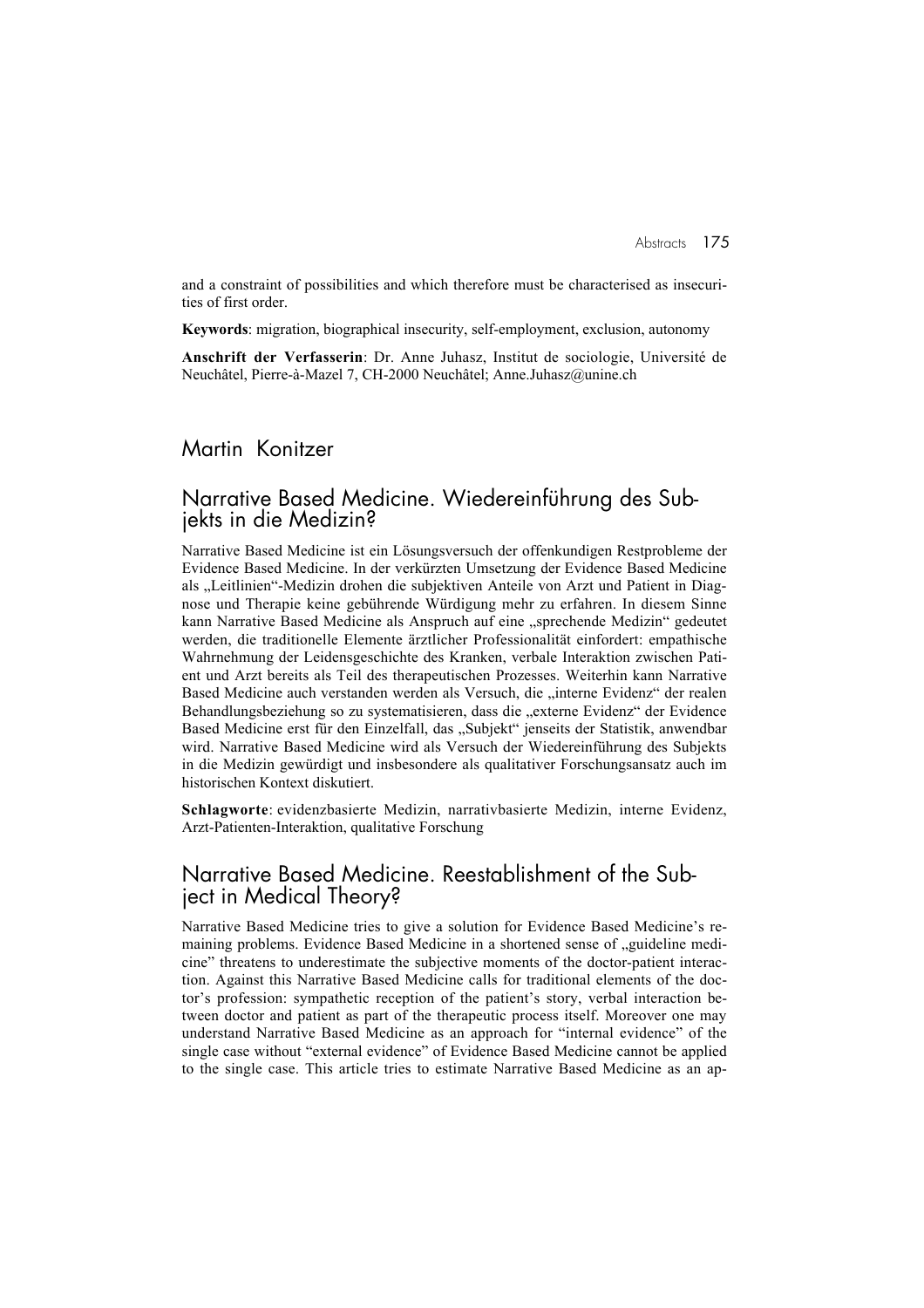#### 176 sozialersinn, 6 (2005): 171-178

proach for subjectivity in medicine by discussing Narrative Based Medicine in the context of qualitative research.

Keywords: Evidence Based Medicine, Narrative Based Medicine, internal evidence, Doctor Patient Interaction, qualitative research

Anschrift des Verfassers: PD Dr. med. Martin Konitzer, Facharzt für Allgemeinmedizin, Homöopathie und Psychotherapie Akademische Lehrpraxis der MHH, Ferdinand-Wallbrecht-Str. 6-8, 30163 Hannover, Tel.: (05 11) 22 82-3 55, Fax: (05 11) 22 82-3 57; nahid.freudenberg@t-online.de

# Sascha Liebermann

# Zur Bürgervergessenheit der deutschen Reformdebatte. Eine zeitdiagnostische Betrachtung

In dieser zeitdiagnostischen Betrachtung wird versucht, einem Umbruch auf die Spur zu kommen. Die deutsche Reformdiskussion erlaubt Einsichten in die Verfaßtheit des politischen Gemeinwesens, der anhand der öffentlichen und wissenschaftlichen Debatte nachgespürt wird. Besonderes Augenmerk widmet der Beitrag dominierenden Begrifflichkeiten und damit verbundenen Deutungsmustern. Auffällig ist die Bürgervergessenheit der Auseinandersetzungen und Lösungsvorschläge. Wenn auch das Wort "Bürger" noch Verwendung findet, ist die rhetorische "Abschaffung" des Bürgers, seiner konstitutiven Stellung im Gemeinwesen, nicht zu übersehen. Wie ist diese Bürgervergessenheit zu erklären? Wäre sie als Phänomen für das Ende des Nationalstaates zu deuten, wie seit Jahren eine verbreite Deutung es vor Augen hat oder eher als eine Transformation des Nationalstaats hin zu einer weiteren Ausgestaltung?

Schlagwörter: Nationalstaat, Politische Gemeinschaft, Staatsbürgerschaft, Krise, Bewährung, Lebenspraxis, Deutungsmuster, Kunde, Wähler, Zivilgesellschaft, Sozialstaat

# Losing Sight of the Citizen. Interpreting Current German Reform Debates

In Germany, a closer look at public debates about reforming the welfare state provides insights into the state of the political community. The author considers the rhetoric used in public and academic debate as well as interpretive patterns behind them. He shows that all groups share a persistent interpretive pattern in that they seem oblivious to the constitutive meaning of "citizen". Even though the word is still being used, the idea of the citizen has nevertheless been abandoned. What is the explanation for this development? Does it indicate that the "End of the Nation-State" is near, such as some scholars have suggested, or does it point to a transformation of the Nation-State which is consistent with its historical emergence?